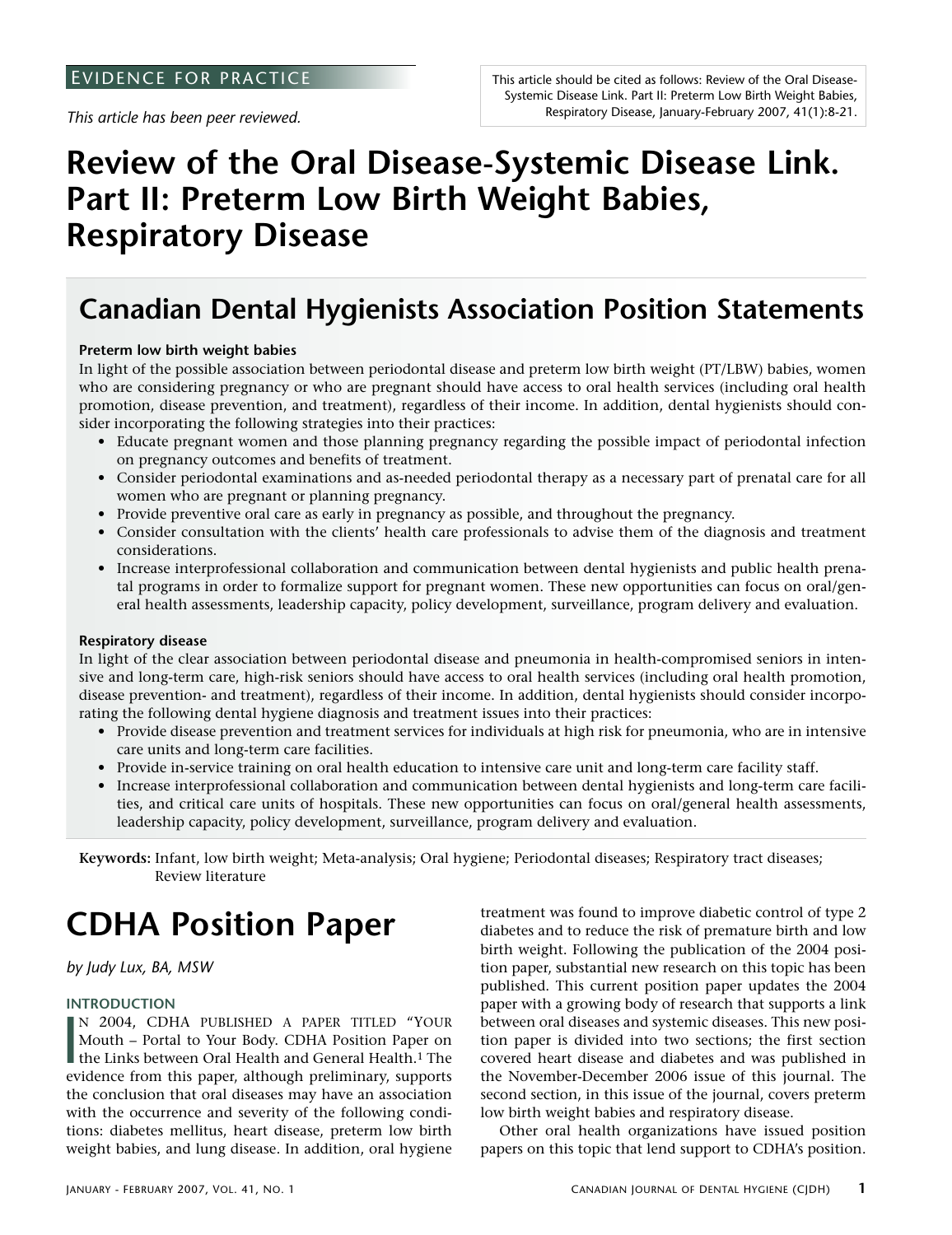## **Déclarations de l'Association canadienne des hygiénistes dentaires**

### **Bébés prématurés de poids insuffisant à la naissance**

Compte tenu de l'association possible entre la maladie parodontale et les bébés prématurés de poids insuffisant à la naissance, les femmes qui songent à une grossesse ou celles qui sont enceintes devraient avoir accès à des services de santé buccodentaire (incluant la promotion de la santé buccodentaire, la prévention de la maladie et le traitement) peu importe leurs revenus. De plus, les hygiénistes dentaires devraient considérer l'intégration des stratégies suivantes dans leur pratique :

- Éduquer les femmes enceintes et celles qui planifient une grossesse concernant les répercussions possibles d'une infection parodontale sur les résultats de la grossesse et sur les avantages du traitement.
- Considérer les examens parodontaux et, au besoin, le traitement parodontal comme un élément nécessaire des soins prénatals pour toutes les femmes qui sont enceintes ou qui planifient une grossesse.
- Prodiguer des soins buccodentaires préventifs aussitôt que possible dans la grossesse et tout au long de celle-ci.
- Considérer une consultation avec les professionnels en soins de santé des clientes afin de les informer du diagnostic et des traitements envisagés.
- Augmenter la collaboration et la communication interprofessionnelles entre les hygiénistes dentaires et les programmes prénatals des services de santé publique afin d'officialiser le soutien apporté aux femmes enceintes. Ces nouvelles possibilités d'action peuvent englober les évaluations de l'état de santé générale et de l'état de santé buccodentaire, la capacité de leadership, le développement de politiques, la surveillance, la mise en œuvre de programmes et l'évaluation.

### **Maladies respiratoires**

Compte tenu de l'association évidente entre la maladie parodontale et la pneumonie chez les personnes âgées fragilisées admises dans les unités de soins intensifs et de soins de longue durée, les personnes âgées à haut risque devraient avoir accès à des services de santé buccodentaire (incluant la promotion de la santé buccodentaire, la prévention de la maladie et le traitement) peu importe leurs revenus. De plus, les hygiénistes dentaires devraient considérer l'intégration des stratégies suivantes de diagnostic et de traitement en hygiène dentaire dans leur pratique :

- Offrir des services de prévention et de traitement de la maladie aux personnes à haut risque pour la pneumonie qui se trouvent les unités de soins intensifs et dans les établissements de soins de longue durée.
- Offrir de la formation interne portant sur l'éducation en santé buccodentaire au personnel des unités de soins intensifs et des établissements de soins de longue durée.
- Augmenter la collaboration et la communication interprofessionnelles entre les hygiénistes dentaires et les établissements de soins de longue durée et les unités de soins intensifs des hôpitaux. Ces nouvelles possibilités d'action peuvent englober les évaluations de l'état de santé générale et l'état de santé buccodentaire, la capacité de leadership, le développement de politiques, la surveillance, la mise en œuvre de programmes et l'évaluation.

These specific positions are identified in more detail in the separate sections of this paper.

The year following CDHA's first position paper on this topic, the Canadian Dental Association (CDA) issued a statement that takes a reserved, somewhat cautious approach to the topic. Although the CDA notes that the U.S. Surgeon General highlights a bi-directional interaction between oral and systemic health, CDA recommends that "further emphasis should be placed on research and educating dentists, physicians, students, residents, other healthcare professionals and most importantly patients regarding the importance of these possible relationships."2

Periodontal disease is considered the most prevalent chronic disease affecting children, adolescents, adults, and the elderly.3 In addition, periodontal disease is an infectious disease that may be transmitted from one person to another. In the United States, there are recent national statistics indicating the prevalence of periodontal disease is between 3.8% and 12.3% of the population.4 Similar recent Canada-wide information is not available; however, 35 years ago, 15% of Canadians aged 19 years and over had periodontal pockets.5

A more recent but partial picture of Canadian data comes from several provincial studies. In 1986, a Saskatchewan study indicated that of those aged 30 to 44 years, 34% had 4 or 5 mm periodontal pockets and 15% had periodontal pockets  $(≥)$  6 mm.<sup>6</sup> In addition, a 2001 Quebec study indicates that people with low family income, men, and persons living in metropolitan areas are at higher risk of having at least one tooth with a pocket (≥) 6 mm.7 New developments indicate that Canada is beginning to address some of the oral health data gaps. Dr. Peter Cooney, Canada's Chief Dental Officer, has developed an oral health component of the Canadian Health Measures Survey. The statistics gathered will not only provide us with national prevalence rates but will also assist in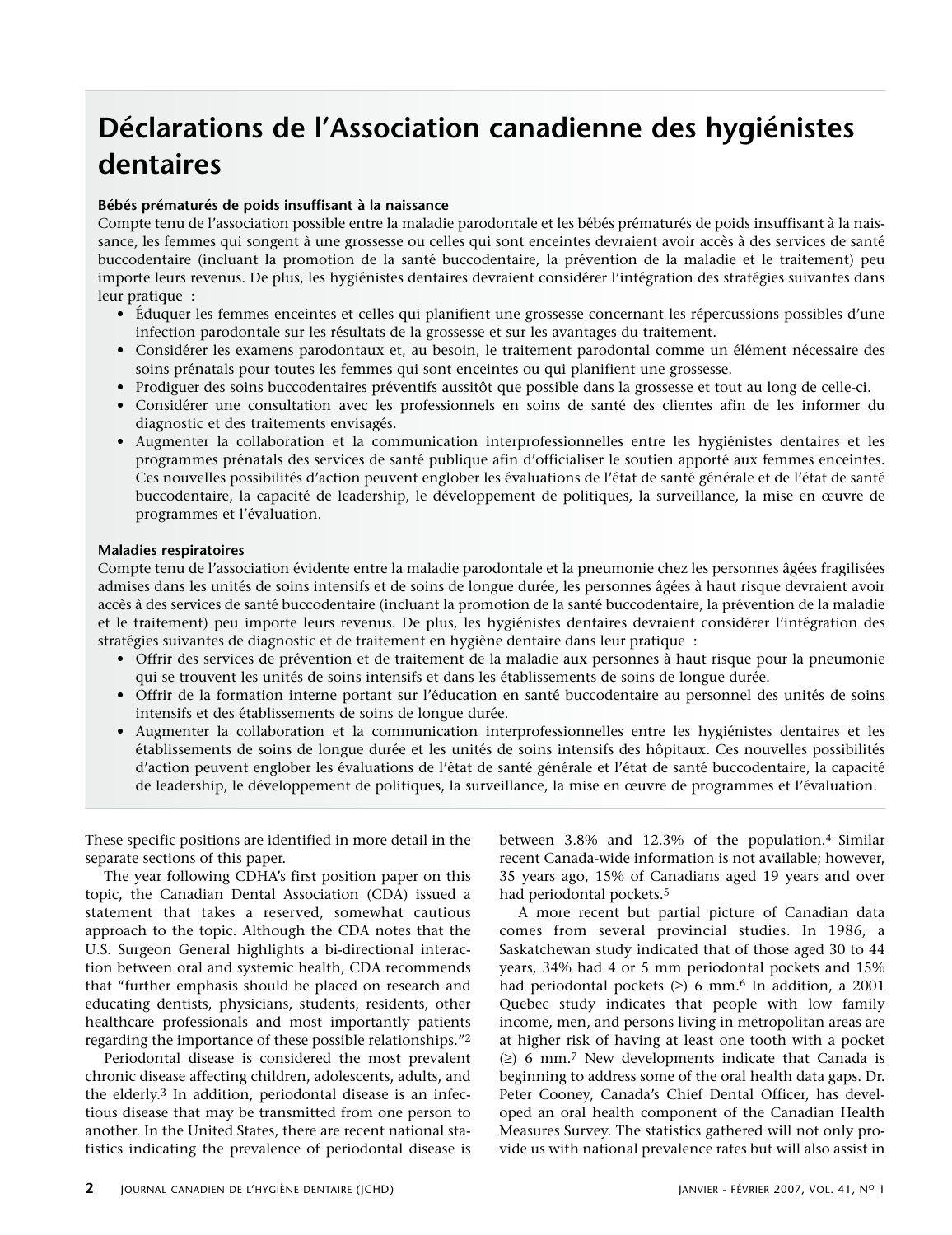determining the extent of the relationship between oral health and systemic health.

### **METHODOLOGY**

The methodological approach in this paper is a comprehensive review of systematic reviews, meta-analysis, literature reviews, and clinical trials on the connection between periodontal diseases and systemic diseases, specifically preterm/low birth weight babies, and respiratory disease. The research question was: What is the relationship between periodontal disease and preterm low birth weight babies and respiratory disease? This question was used to develop the following search terms: periodontal disease, periodontal diseases, periodontitis, preterm birth, preterm births, low birth weight, low birth weights, pregnancy and pregnancy outcomes, respiratory disease, respiratory diseases, and chronic obstructive pulmonary disease, pneumonia, lung disease, and respiratory tract infections.

### *The research question was: What is the relationship between periodontal disease and preterm low birth weight babies and respiratory disease?*

The literature was limited to English language human studies in MedLine, Cochrane controlled trials register, and Google Scholar from 2003 to March 2006. The database search retrieved four articles pertaining to PT/LBW and four articles pertaining to respiratory disease; all of these articles were included in this review as they met quality standards. The search also included reference lists of published review papers to identify additional articles. The search also included "gray" literature—information not reported in the scientific periodical literature—and web sites known to contain publications on this topic. Consultation with two recognized topic experts, Salme Lavigne and Dr. Howard Tenenbaum, took place at a number of developmental stages and a consultation on the draft paper took place with CDHA members and other topic experts.

### **PRETERM LOW BIRTH WEIGHT BABIES Literature Review**

The World Health Organization defines preterm birth as birth prior to 37 weeks of gestation and low birth weight as babies born under 2500 grams.8 In Canada, the preterm birth rate has been increasing recently. In 2000, the preterm birth rate was 7.6 per 100 live births, compared with 6.6 per 100 live births in 1991.<sup>9</sup> There is regional variation in this rate, with a low of 5.8 in Prince Edward Island to a high of 10.4 in Nunavut.9 There has also been a recent rise in the incidence of low birth weight, which may be explained by a decline in infant mortality rate and an increase in multiple births. Low birth weight rates in Canada in 1996 ranged from a low of 4% in the Yukon to a high of 9% in Newfoundland.10

The consequences of preterm birth (PTB) and PT/LBW babies are staggering. The infant morbidity and mortality11 associated with PT/LBW create a significant economic drain on the health system, and social and emotional problems for the families involved who often manage long-term disabilities in their children. Preterm birth accounts for 75% to 85% of all perinatal mortality in Canada and is considered an important determinant of neonatal and infant morbidity, including neurodevelopmental handicaps, such as cerebral palsy; chronic respiratory problems; infections; and ophthalmological problems.12

Research as early as 1931 found that periodontal diseases in the mother may have harmful effects on the developing fetus.13 CDHA's 2004 position paper reports on the results from case-controlled, prospective, and intervention studies and two randomized controlled trials. It concludes that there is a possible link or correlation between periodontal disease and PLBW and preterm birth and that women with periodontal disease may have a 4 to 7.9 odds ratio (OR) of having a preterm birth than women with good oral health.<sup>1</sup> These findings are consistent with former studies that indicate chronic infection plays an important role in PT/LBW, including bacterial vaginosis (BV),14,15 genitourinary infections,16,17 kidney infection and pneumonia.11 The CDHA position paper also indicated that there is preliminary evidence that periodontal treatment during pregnancy may reduce the incidence of adverse pregnancy outcomes.1 Other research not included in the CDHA position paper and conducted following the publication of the paper also support this conclusion.18,19

The American Academy of Periodontology issued a position statement in 2004, the same year as CDHA's first statement, recommending that "women who are pregnant or planning pregnancy undergo periodontal examinations…" and that "preventive oral care services should be provided as early in pregnancy as possible. However, women should be encouraged to achieve a high level of oral hygiene prior to becoming pregnant and throughout their pregnancies."13 Other groups approved the content of this statement, including the American College of Obstetricians and Gynecologists, the U.S. March of Dimes, and the U.S. National Nursing Association.20 Furthermore, consumer groups are also taking a stand on this topic to demand better services for the public. In 2001, the U.S. National Healthy Mothers, Healthy Babies Coalition published the following position statement, "…oral health care during pregnancy is crucial and should be made available to all women, regardless of their income level."21

Another measure of the growing importance of this topic in our society is the degree of emphasis that research centres place on this topic. At present, the U.S. National Institute of Dental and Craniofacial Research (NIDCR) has made a significant investment in research on this topic, with a large \$20 million research project that includes two independent multi-centre clinical trials. This research involves approximately 2,600 pregnant women.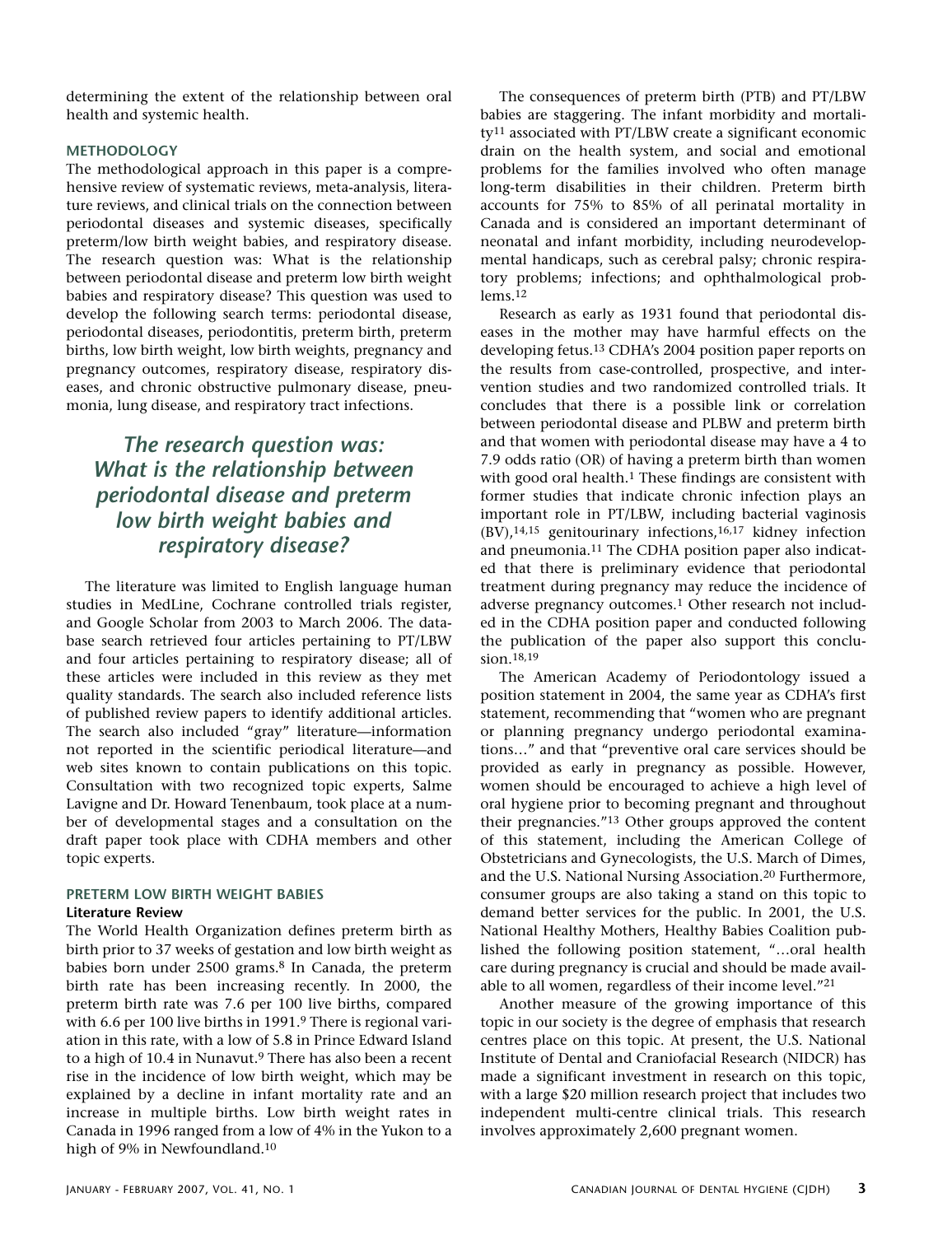

**Figure 1.** Proposed biological mechanisms for induction of premature birth

Although the mechanism of action is still unclear, three mechanisms (figure 1) have been proposed to explain how periodontal disease may influence preterm low birth weight babies:1

- Periodontal infection causes the release of prostaglandins into systemic circulation.
- Lipopolysaccharides from cell walls of periodontal pathogens trigger the release or production of prostaglandins.
- Translocation of the periodontal micro-organisms to the fetoplacental unit and stimulate the release of prostaglandins.

#### **RESULTS**

In 2003, a systematic review of twelve studies concluded that periodontal disease may be a risk factor for PT/LBW and there is preliminary evidence suggesting that periodontal intervention may reduce adverse pregnancy outcomes.22 The review included six case control,23-28 three cross-sectional and longitudinal,29-31 and three intervention studies.18,19,32 Due to study heterogeneity, metaanalysis was not possible.

A 2004 review on this topic included nine studies: four case control,  $23,25-27$  two prospective,  $24,29$  one prospective cohort,32 one intervention,19 and one cohort.18 The review concludes that periodontal disease may act as a risk factor for PLBW.33

A 2005 meta-analysis of five observational studies concludes that periodontal diseases in the pregnant mother significantly increase the risk of preterm birth or low birth weight.12 This meta-analysis included two case-control studies and three prospective cohort studies.18,23,24,29 These studies showed that pregnant women with periodontal disease have an adjusted odds ratio of 4.28 (95% CI, 2.62 – 6.99; P<0.005) for preterm birth and 5.28 (95% CI,  $2.21 - 12.62$ ; P<0.005) for preterm low birth weight babies. The authors identify several limitations to this meta-analysis; the most striking limitations include the poor-to-fair quality of the studies and the considerable variation in the definition of exposures and outcomes from one study to the next.

In 2006, a systematic review of 25 studies, from 14 countries, concluded that periodontal disease may be associated with an increased risk of adverse pregnancy outcome (including PT/LBW, LBW, preterm birth weight by gestational age, miscarriage or pregnancy loss, and preeclampsia).34 The studies included 13 observational studies, case control, cross-sectional,23,26,27,35-44 9 cohort studies,9,19,28-30,45-48 and 3 controlled trials (2 were RCTs).18,32,49

There were 18 studies suggesting an association between periodontal disease and increased risk of adverse pregnancy outcome (ORs ranging from 1.10 to 20.0) and 7 studies found no evidence of an association (ORs ranging from 0.78 to 2.54). Three clinical trial intervention studies, two of which were randomized controlled trials, suggest that oral prophylaxis periodontal treatment can lead to a 57% reduction in PT/LBW (pooled RR 0.43; 95% CI 0.24- 0.78) and a 50% reduction in preterm births (RR 0.5; 95% CI 0.20-1.30). The authors note that it was not appropriate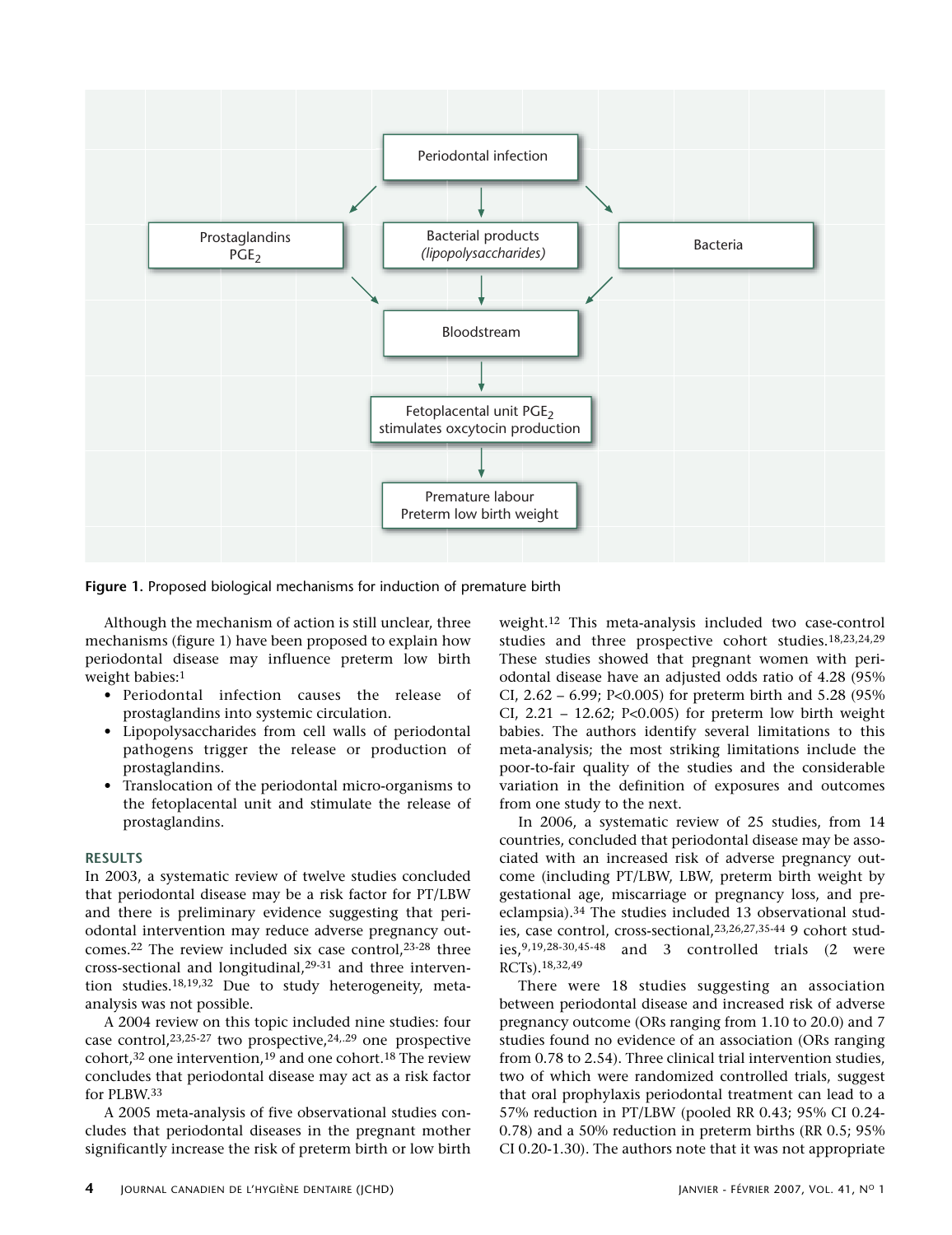to calculate the pooled risk in the case-control and cohort studies, due to heterogeneity. The authors also note some of the drawbacks to the studies, which include a large variation in the definition of periodontal disease status, small sample size in many of the studies, and a potential bias due to confounding effect of other variables, which were not controlled for in 15 of the 23 studies. (The two RCTs did not have potential bias from confounding variables.) The authors note that the effects of periodontal disease on adverse pregnancy outcomes may be different according to the socio-economic status and access to dental care, with studies of economically disadvantaged women.

In 2006, a systematic review concluded that periodontal disease is not a causal risk factor for PT/LBW.50 Of the nine case-control studies, five found a relationship between periodontal disease and PT/LBW with odds ratios ranging from 3.4 to 7.9. Of the four cohort studies, two supported an association and two did not. Of the four intervention studies, two found a reduction in the incidence of PT/LBW following dental hygiene treatment, with one of these studies using a randomized controlled methodology. Two other intervention studies found no reduction in the incidence of PT/LBW. Of the two systematic reviews, both concluded that periodontal disease may be a risk factor for PT/LBW, but the evidence is limited.

### *The balance of this preliminary evidence supports an association between periodontal disease and PT/LBW.*

Another 2005 randomized controlled trial was not included in the above reviews and is therefore reported separately.51 Study participants included 870 pregnant women with gingivitis. At 28 weeks, the treatment group received plaque removal, scaling every two to three weeks and daily rinsing with 0.12% chlorhexidine. After adjusting for several known risk factors, women with gingivitis in the control group had a significantly higher risk of PT/LBW than women who received periodontal treatment (OR 2.76; 95% CI 1.29-5.88; P=0.008).

### **DISCUSSION**

There are several drawbacks to the reviews. First, although there is an internationally accepted World Health Organization definition of low birth weight (birth weight of <2500g),52 some of the reviews did not report on their adherence to this definition. In addition, a number of the studies did not use consistent definitions of periodontal disease. Second, the 2003 systematic review by Scannapieco et al. identifies some of the drawbacks to comparing the studies, including the lack of a standard measure for periodontal disease, or which periodontal disease is being measured. Third, since risk factors such as race, low socio-economic status, low educational levels, tobacco, drug and alcohol abuse are common risk factors for PLBW and periodontitis,<sup>22</sup> the studies should have more consistently mentioned controlling for these variables, or used subsets of these risk factors. Fourth, the 2005 meta-analysis of five observational studies indicates a wide range in the confidence interval for PTLBW OR, pointing to caution in the claim.

Cassolato et al.'s 2006 review<sup>50</sup> sets out to determine a causal link between periodontal disease and PT/LBW and concludes that none exists. However, only RCTs can determine this. This means that although the literature does not support a causal link, it does not mean that one does not exist. It simply means that the research available for analysis did not allow an assessment of this question. A second critique of this review is that the authors appear to treat all of the studies equally. However, Lopez's RCT may have been given extra weight in the argument, given that it was a gold standard research design.

The balance of this preliminary evidence supports an association between periodontal disease and PT/LBW. This review included a total of 51 studies, with 44 studies concluding that there may be an association between periodontal disease and preterm low birth weight babies. Only 7 studies concluded that there is no evidence of an association and these studies were not high-level evidence, as the studies were observational, case control, cross-sectional, and cohort. The strongest evidence comes from the one controlled trial (CT) and three randomized controlled trials, which are considered the gold standard. The CT shows striking evidence that dental hygiene services may be associated with a 50% risk reduction in PT/LBW and one RCT (Lopez et al. 2005) shows that dental hygiene services result in an OR of 2.76.

Meta-analysis using randomized control trials (RCTs) is the gold standard; however, the 2005 meta-analysis reports only on a meta-analysis of observational studies. Meta-analyses such as the one reported here, using observational studies, have become popular in biomedical literature and there are guidelines for reporting them.53 The odds ratio estimate from the meta-analysis of observational studies reported in Khader et al.12 (5.28 for PT/LBW and 4.28 for PTB) is consistent with the odds ratio from an RCT reported in the 2004 CDHA position paper. However, there are a number of limitations to Khader's meta-analysis. First, it does not follow accepted guidelines for reporting meta-analysis of observational studies. Second, there are limitations in the use of the odds ratio, since observational studies are commonly influenced by confounding and selection bias, which may distort the findings. In fact, some authors claim that statistical combination of data should not be a prominent feature of reviews of observational studies.54 Third, the author combines results from different study designs without a discussion of the heterogeneity of the studies and the limitations of this approach. The results may indicate a possible association; however, the authors' conclusions that "periodontal disease significantly increases the risk of PLBW" may have somewhat limited applicability given the limitations of the study. These concerns point to caution in the claim for a causal relationship between periodontal disease and PT/LBW babies.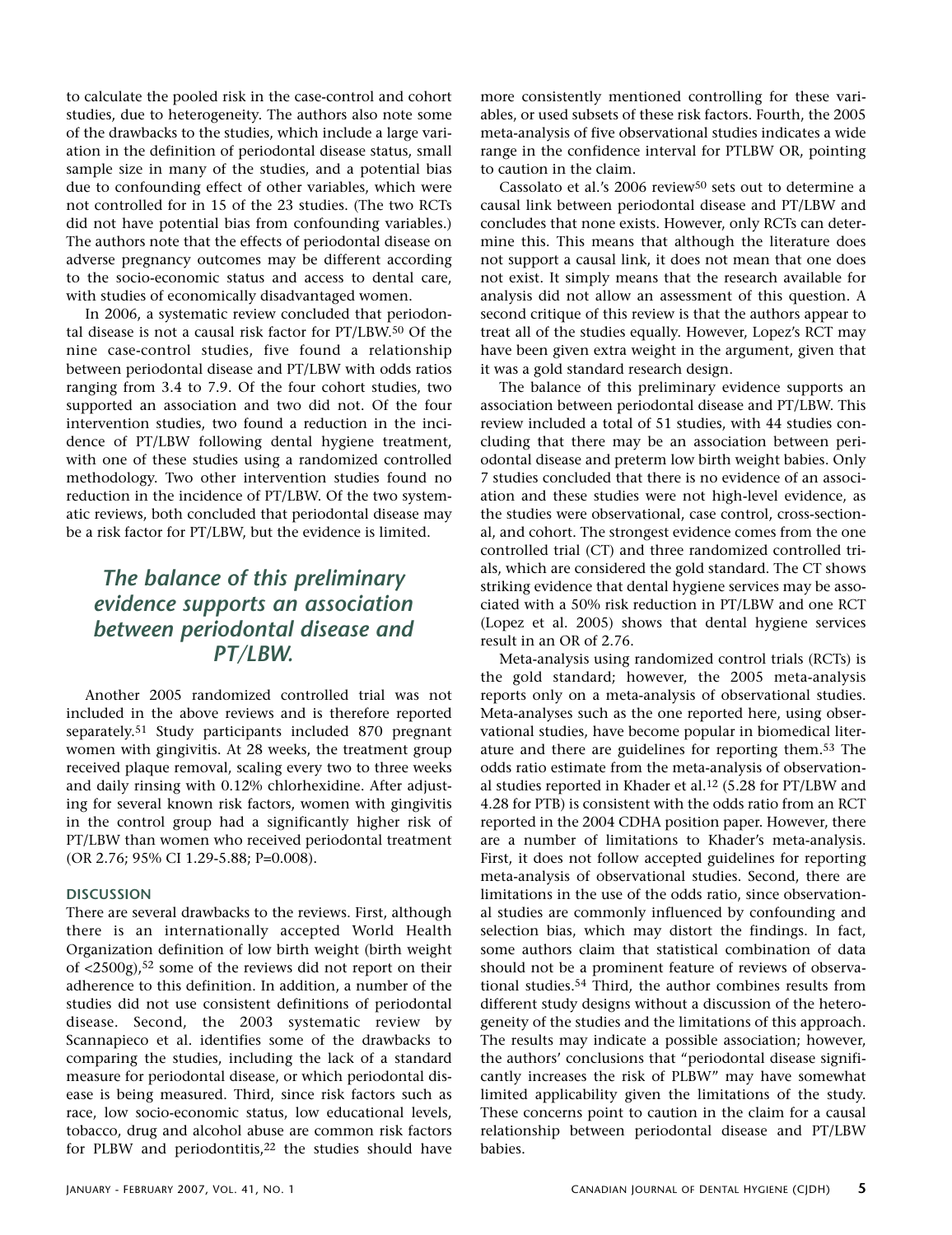To determine a causal relationship will require a metaanalysis of high-quality randomized controlled trials. Therefore, additional longitudinal, randomized controlled clinical trials are needed that evaluate the efficacy and cost-effectiveness of different types of periodontal intervention on adverse pregnancy outcomes.

In light of the possible association between periodontal disease and PT/LBW, there should be increased interprofessional collaboration and communication between dental hygienists and prenatal programs in order to formalize support for pregnant women. These new opportunities can focus on oral/general health assessments, leadership capacity, policy development, surveillance, program delivery and evaluation. Due to the high social and economic costs associated with PT/LBW, the role of preventing oral infection in pregnant women may be an important one when planning the public health of Canadians. Dental hygienists should become more involved in educating clients about this association and providing early oral hygiene services for pregnant women and those considering pregnancy. This can be accomplished through a greater role for dental hygienists in public health programs targeting pregnant women, such as the Public Health Agency of Canada's Prenatal Nutrition Program. Dental hygienists could play an important role in achieving the program goal of reducing unhealthy birth weights.

### **RESPIRATORY DISEASE**

### **Literature Review**

The 2004 CDHA position paper concludes that there is a moderate association between periodontal disease and respiratory disease, with an odds ratio of approximately 3.04 for those at risk of developing respiratory disease.1 The following statistics on respiratory disease incidence, impact on health, and health system expenses provide a rationale for the need to continue this research.

Respiratory disease is a leading cause of death in Canada, accounting for approximately 10% of all deaths.55 In Canada in 2000-2001, approximately 11% of hospitalizations were due to respiratory diseases.<sup>56</sup> Over 3 million people of all ages in Canada were coping with serious respiratory diseases in 2001, and the expenses associated with these diseases account for nearly \$12.18 billion of expenditures per year, including direct and indirect costs.57

Many of the studies examining the link between periodontal disease and lung disease focus on nosocomial (hospital-acquired) pneumonia, or community-acquired pneumonia. In Canada, nosocomial pneumonia may be the second most common type of infection acquired in hospital. It is associated with the highest mortality rate<sup>57</sup> and substantial morbidity in intubated, mechanically ventilated clients.58,59 In acute care hospitals, as many as 13.7% of patients develop this infection.<sup>60</sup> The seriousness of hospital-acquired infections is underlined by the Canadian Nosocomial Infection Surveillance Program, in place since 1995. A 2005 report from the surveillance program indicates that rates of nosocomial acquisition of methicillin-resistent *staphylococcus aureus* (MRSA) are on the rise with the rate of .91 out of 1000 admissions in 1997 increasing to 3.66 out of 1000 admissions in 2001.61 In the United States, reported mortality rates from nosocomial pneumonia range from 20% to 50% and estimates place the total costs of this complication at \$1.2 billion per year.62 In Canada, community-acquired pneumonia accounts for 60,000 hospitalizations per year costing \$100 million.62

Several biological mechanisms are hypothesized to explain the link between poor oral health and pneumonia.1,63-66 (See figure 2.)

- Respiratory pathogens colonize the oral cavity, dental plaque, and oral mucosa. These pathogens may be aspirated into the lower airway to cause infection in health compromised clients.
- Cytokines originating from periodontal tissues may enter the blood and contribute to respiratory inflammation.

### **RESULTS**

A 2006 Systematic Review classified the research evidence using the Canadian Task Force on Preventive Health Care: Quality of Evidence and Grades of Recommendations.67 Using evidence from 5 studies (four prospective cohort and one case-control,68-72 they conclude that there is fair evidence of an association between respiratory diseases and oral health concludes (II-2, grade B recommendation). The odds ratio ranged from 1.2 to 9.6, depending on the oral health indicators. Using evidence from 10 studies (9 clinical trials, 3 non-randomized,73-82 they found good evidence (I, grade A recommendation) that improved oral hygiene and frequent professional oral health care reduces occurrence of respiratory diseases among high-risk elderly adults in long-term care facilities and intensive care units. There was a low number needed to treat  $(NNT = 2$  to 16) and a high relative risk reduction (RRR =34% to 83%). Using the evidence from four poor-to-fair studies,83-86 they found a weak association between periodontal disease and chronic obstructive pulmonary disease (COPD).

A 2003 systematic review of 21 studies reports on the impact of periodontal disease and other indicators of poor oral health on the initiation or progression of pneumonia.87 The following studies on pneumonia in intensive care and nursing homes were included: 11 case control and cohort,68-72,83,88-93 and 7 controlled trials (5 randomized).73,76-80,94

A large variety of different interventions were included in the 7 controlled trials, including the following: regular cleaning of the oral cavity vs. regular oral hygiene; PNV (150mg of polymyxin B sulfate, 1g of neomycin sulfate, 1 g of vancomycin hydrochloride per 60mL of 5% dextrose) solution vs. placebo; chlorhexidine (CHX) oral rinse vs. placebo; CHX vs. isotonic bicarbonate and oropharyngeal aspiration; CHX oral rinse with ventilator weaning protocol(WP) vs. placebo and WP; topical antimicrobial prophylaxis: orabase® with gentamicin/colostin/vancomycin vs. placebo control: orabase® without antibiotics vs. control: no treatment; professional dental care once/day, plus gargling swabbing with povidone iodine. A meta-analysis of the 5 randomized controlled trials with institutionalized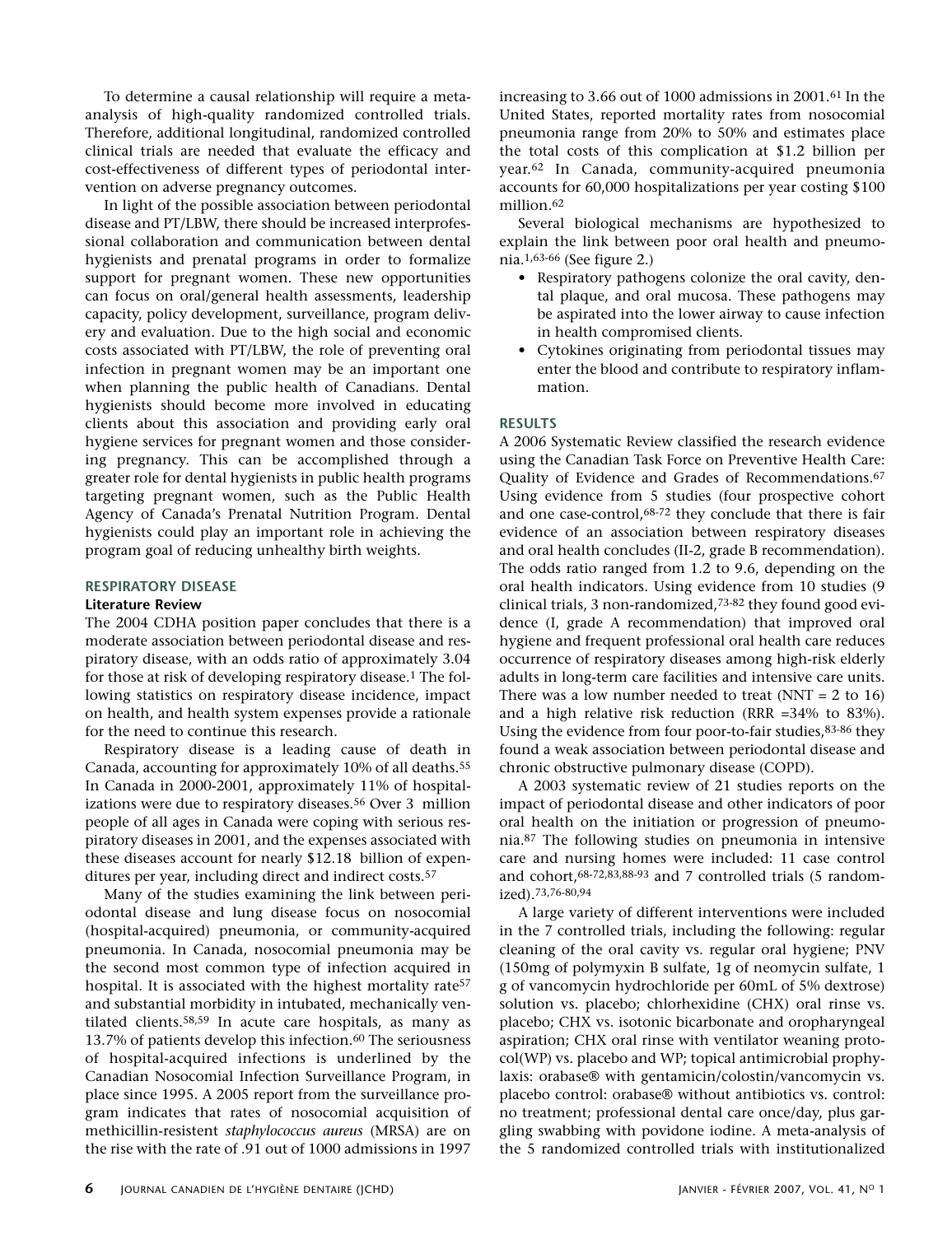

**Figure 2.** Proposed biological mechanism for respiratory infection

clients showed that a number of oral hygiene interventions, such as mechanical and/or topical chemical disinfection or antibiotics, reduced the incidence of nosocomial pneumonia by an average of 40%, in high-risk subjects.

Three additional intervention studies were published following the 2003 systematic review. They are included in this review as two of them are lengthy studies and the third is an RCT, which provides substantive weight to the argument for a connection between periodontal disease and respiratory disease. The findings from these studies are consistent with the systematic review findings. The first study examined 141 elderly persons in nursing homes who received weekly oral health care by dental hygienists for 24 months. The researchers found a ratio of fatal aspiration pneumonia that was significantly lower in the treatment group (2/40) than in the control group (non-treatment)  $(8/48)$  (p<.05).<sup>74</sup> The second study was a randomized clinical trial that included 561 subjects who were undergoing heart surgery.75 The treatment group received Peridex 0.12% chlorhexidine gluconate oral rinse and the control group received Listerine (phenolic mixture). For the patients intubated for more than 24 hours, the pneumonia rate was reduced by 58% (P=.06)

The third additional intervention study followed 417 participants from 11 nursing homes for two years. The participants were randomly assigned to an oral care group or a control group who received no oral care provided by caregivers or dental hygienists.<sup>81</sup> In the former group, nurses or caregivers brushed the residents' teeth after each meal with no dentifrice, and a dental hygienist or a dentist administered plaque and calculus control as necessary once each week and povidone iodine was used in some

cases. Pneumonia and death from pneumonia were both significantly lower in the oral care group, with a relative risk (RR) of 1.67 (95%CI= 1.01-2.75, P< .05) for the former and an RR of 2.40 (95%CI = 1.54-3.74, P<.01) for the later. The edentate and the dentate residents showed similar results.

### **DISCUSSION**

The conclusion from this research is that there may be an association between periodontal disease and pneumonia. There are 12 high-quality randomized controlled trials (RCTs) that provide moderate evidence of a link between periodontal disease and nosocomial pneumonia in institutionalized clients and evidence that oral hygiene (mechanical or chemical approaches) may reduce the incidence of pneumonia. The low number needed to treat (NNT = 2 to 16), combined with a high relative risk reduction for pneumonia (RRR =34% to 83%), provides solid evidence for a call for dental hygienists to work with high-risk elderly adults in long-term care facilities and intensive care units.

These conclusions are consistent with the biological evidence indicating that pneumonia can be the result of anaerobic bacteria.95 Dental plaque with anaerobic bacteria seems to be a logical source of the bacteria that causes pneumonia.

Given that dental hygiene services are inexpensive and easy to deliver and that pneumonia causes significant morbidity, mortality, and cost to the health care system, dental hygiene services may have a significant impact on individual's lives and reduce health costs. It is less costly to provide dental hygiene services than to treat a client with pneumonia in a hospital setting. In fact, some of the costs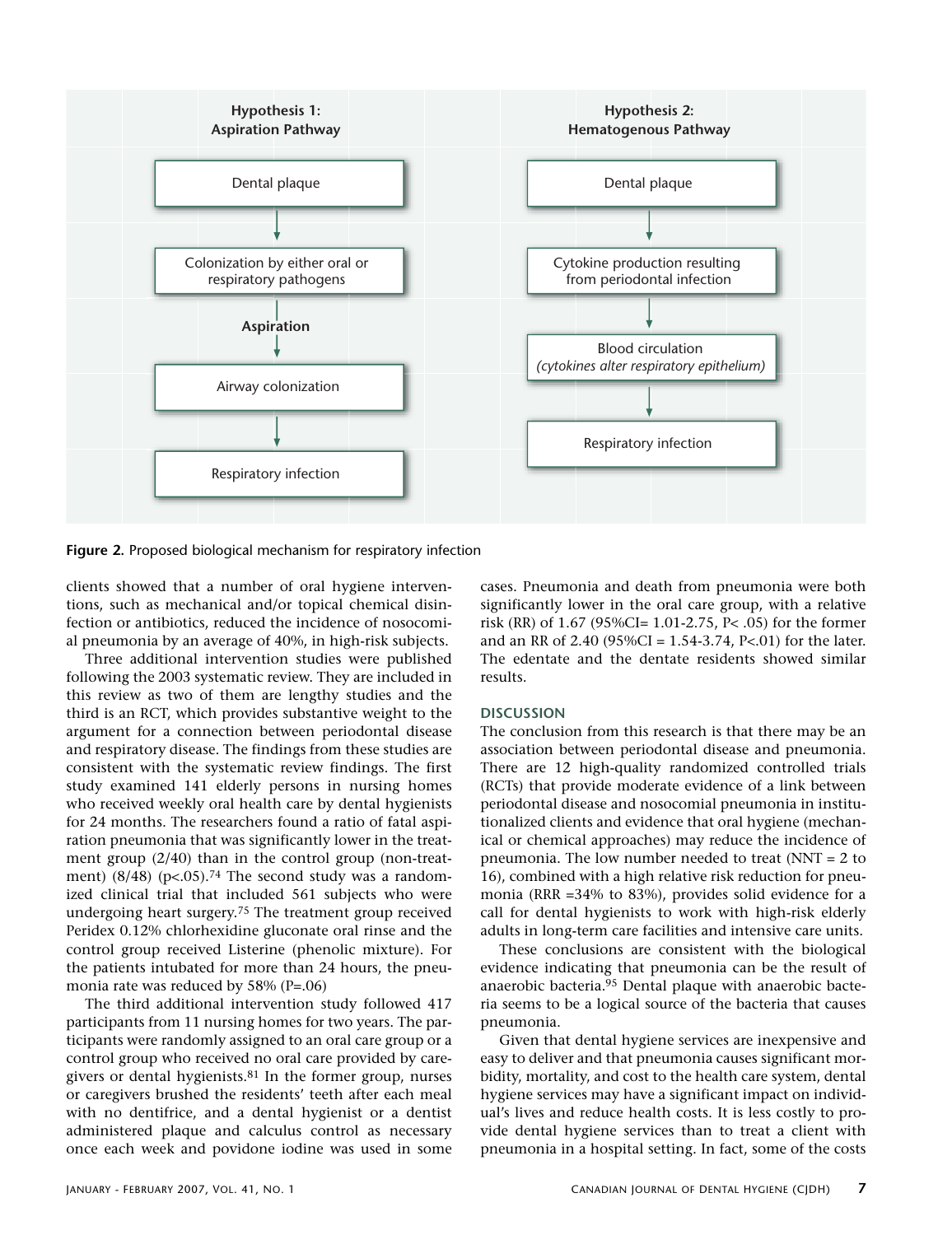have been estimated: the cost of using Peridex in one hospital to try to prevent nosocomial pneumonia in all cardiovascular surgery patients was \$700 a year, less than 10% of the cost associated with a single case of nosocomial pneumonia.75 Oral rinses are inexpensive and easy to apply and may be readily used in hospital and long-term care settings.

Given that many seniors in long-term care facilities have poor oral health due to difficulty accessing professional oral health care and inadequate personal oral hygiene care,<sup>96</sup> it may be warranted to provide high-risk seniors in long-term care and hospital settings with access to oral health services. In addition, there should be increased collaboration and communication between dental hygienists and long-term care facilities, and critical care units of hospitals. These new opportunities can focus on oral/general health assessments, leadership capacity, policy development, surveillance, program delivery and evaluation.

One of the drawbacks of attempting to combine the results from the randomized controlled trials (RCTs) is that there was a high degree of difference in the interventions in the studies. Therefore, there is a need for increased RCTs that focus on the same treatment approach. This may help to strengthen the evidence. In addition, determining a causal relationship between periodontal disease and pneumonia will require a meta-analysis of high-quality RCTs. Also needed are large RCTs comparing different types of intervention with high-risk clients to determine the impact on nosocomial- and community-acquired pneumonia. Since there is growing international research on this topic, there is also a need to develop international standards. These would allow the pooling of original data, which would avoid the possibility of combining the odds ratios and P values from two non-significant studies that may give significant results. There is also a need for ongoing research to clarify if periodontitis or higher levels of oral bacteria and biofilm are implicated in the relationship with respiratory disease. This would clarify the need to focus on plaque and biofilm removal, or the periodontal diseases themselves.

#### **REFERENCES**

- 1. Lux J, Lavigne S. Your Mouth Portal to Your Body. Probe. 2004;38(4):155-71.
- 2. Canadian Dental Association. CDA position on association between periodontal disease and systemic disease [on-line]. Ottawa: CDA; 2005. Available from: www.cda-adc.ca/\_files/ position\_statements/perio\_systemic\_diseases.pdf . 05.
- 3. Ismail AI, Lewis DW, DingleJL. Prevention of periodontal disease. In: Canadian Task Force on the Periodic Health Examination. Canadian Guide to Clinical Preventive Health Care [on-line]. Ottawa: Health Canada; 2006. p. 420-31. [Cited 2006 April]. Available from: www.ctfphc.org/ Abstracts\_printable/Ch37abs.htm.
- 4. Centers for Disease Control and Prevention. National Center for Health Statistics. Plan and operation of the Third National Health and Nutrition Examination Survey, 1988-94. Series 1, No. 32. Hyattsville (MD): Dept. of Health and Human Services. PHS 94-1308.
- 5. Bureau of Nutritional Sciences. Dental Report. Ottawa, 1977. J Can Dent Assoc. 1977;67(1):34.
- 6. Hoover JN, Tynan JJ. Periodontal status of a group of Canadian adults. J Can Dent Assoc. 1986;52(9):761-63.
- 7. Brodeur J-M, Payette M, Benigeri M, Charbonneau A, Olivier M, Chabot D. Periodontal diseases among Quebec adults aged 35 to 44 years. J Can Dent Assoc. 2001;67(1):34.
- 8. World Health Organization/UNICEF. Low birth weights [online]. Geneva: WHO; New York: UNICEF; 2004. Available from: www.who.int/reproductive-health/publications/ low\_birthweight/low\_birthweight\_estimates.pdf.
- 9. Health Canada. Public Health Agency of Canada. Canadian perinatal health report, 2003. Ottawa: PWGSC; 2003. Available from: www.phac-aspc.gc.ca/publicat/cphr-rspc03/ pdf/cphr-rspc03\_e.pdf.
- 10. National Resources Canada. The Atlas of Canada. Low birth weight [on-line]. [Cited 2006 April.] Available from: http://atlas.nrcan.gc.ca/site/english/maps/health/status/lowbirthweight/1.
- 11. Jeffcoat MK, Geurs NC, Reddy MS, Goldenberg RL, Hauth JC. Current evidence regarding peridontal disease as a risk factor in preterm birth. Ann Periodontol. 2001;6(1):183-88.
- 12. Khader YS, Ta'ani Q. Periodontal diseases and the risk of preterm birth and low birth weight: a meta-analysis. J Periodontol. 2005;76(2):161-65.
- 13. Task Force on Periodontal Treatment of Pregnant Women, American Academy of Periodontology. American Academy of Periodontology statement regarding periodontal management of the pregnant patient. J Periodontol. 2004;75(3):495.
- 14. Madianos PN, Bobetsis GA, Kinane DF. Is periodontitis associated with an increased risk of coronary heart disease and preterm and/or low birth weight births? J Clin Periodontol; 2002;29(Suppl.3):22-36.
- 15. Paige DN, Augustyn M, Adih WK, Witter F, Chang J. Bacterial vaginosis and preterm birth: a comprehensive review of the literature. J Nurse Midwifery. 1998;43(2):83-89.
- 16. Romero R, Mazor H. Infection and preterm labour. Clin Obstet Gynecol. 1988;31(3):553-84.
- 17. Hay PE, Lamont R.F, Taylor-Robinson D, Morgan DJ, Ison C, Pearson J. Abnormal bacterial colonisation of the genital tract and subsequent preterm delivery and late miscarriage. BMJ. 1994;308(6924):295-98.
- 18. Mitchell-Lewis D, Engebretson SP, Chen J, Lamster IB, Papapanou PN. Periodontal infections and pre-term birth: early findings from a cohort of young minority women in New York. Eur J Oral Sci. 2001;109(1):34-39.
- 19. Lopez NJ, Smith PC, Gutierrez J. Periodontal therapy may reduce the risk of preterm low birth weight in women with periodontal disease. J Periodontol. 2002;73(8):911-24.
- 20. Jared HL. Periodontitis and pregnancy outcomes. Dimensions Dent Hyg. 2005; November: 14-18.
- 21. National Healthy Mothers, Healthy Babies Coalition. Oral health and pregnancy position statement [on-line]. Alexandria (VA): The Coalition; 2001. Available from: www.hmhb.org/ps\_oralhealth.html.
- 22. Scannapieco FA, Bush RB, Paju S.. Periodontal disease as a risk factor for adverse pregnancy outcomes. A systematic review. Ann Periodontol. 2003;8(1):70-78.
- 23. Offenbacher S, Katz V, Fertik G, Collins J, Boyd D, Maynor G et al. Periodontal infection as a possible risk factor for preterm low birthweight . J Periodontol. 1996;67(10 Suppl):1103-13.
- 24. Dasanayake AP, Boyd D, Madianos PN, Offenbacher S, Hills E. The association between Porphyromonas gingivalis-specific maternal serum IgG and low birth weight. J Periodontol. 2001;72(11):1491-97.
- 25. Offenbacher S, Jared HL, O'Reilly PG, Wells SR, Salver GE, Lawrence HP, et al. Potential pathogenic mechanisms of periodontitis associated pregnancy complications. Ann Periodontol. 1998;3(1):233-50.
- 26. Davenport ES, Williams CE, Sterne JA, Murad S, Sivapathasundram V, Curtis MA. Maternal periodontal disease and preterm low birthweight. J Dent Res. 2002;81(5):313-18.
- 27. Dasanayake AP. Poor periodontal health of the pregnant woman as a risk factor for low birth weight. Ann Periodontol. 1998;3(1):206-12.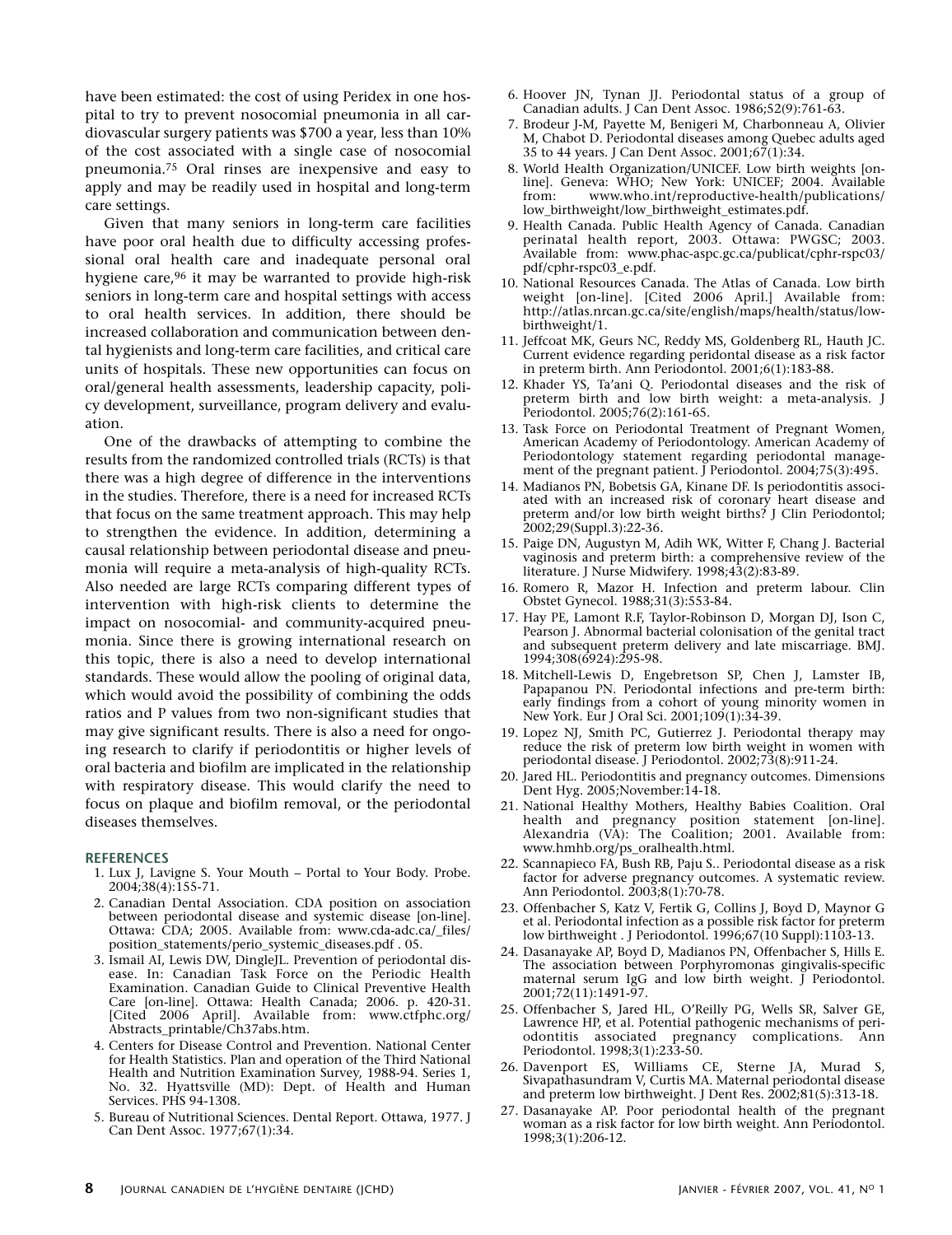- 28. Romero BC, Chiquito CS, Elejalde LE, Bernardoni CB. Relationship between periodontal disease in pregnant women and the nutritional condition of their newborns. J Periodontol. 2002;73(10):1177-83.
- 29. Jeffcoat MK, Geurs NC, Reddy MS, Cliver SP, Goldenberg RL, Hauth JC. Periodontal infection and preterm birth: results of a prospective study. J Am Dent Assoc. 2001;132(7):875-80.
- 30. Offenbacher S, Lieff S, Boggess KA, Murtha AP, Madianos PN, Champagne CM, et al. Maternal periodontitis and prematurity. Part 1 Obstetric outcome of prematurity and growth restriction. Ann Periodontol. 2001;6(1):164-74.
- 31. Madianos PN, Lieff S, Murtha AP. Maternal periodontitis and prematurity. Part II. Maternal infection and fetal exposure. Ann Periodontol. 2001;6(1):175-82.
- 32. Lopez NJ, Smith PC, Gutierrez J. Higher risk of preterm birth and low birth weight in women with periodontal disease. J Dent Res. 2002;81(1):58-63.
- 33. Sanchez AR, Kupp LI, Sheridan PJ, Sanchez DR. Maternal Chronic infection as a risk factor in preterm low birth weight infants: the link with periodontal infection. J Int Acad Periodontol. 2004;6(3):89-94.
- 34. Xiong X, Buekens P, Fraser W, Beck J, Offenbacher S. Periodontal disease and adverse pregnancy outcomes:a systematic review. BJOG. 2006;113(2):135-43.
- 35. Sembene M, Moreau JC, Mbaye MM, Diallo A, Diallo PD, Ngom M, et al. Periodontal infection in pregnant women and<br>low birth weight babies. Odontostomatol Trop. low birth weight babies. Odontostomatol Trop. 2000;23(89):19-22.
- 36. Louro PM, Fiori HH, Filho PL, Steibel J, Fiori RM. Periodontal disease in pregnancy and low birth weight. J Pediatr (Rio J). 2001;77(1):23-28.
- 37. Mokeem SA, Molla GN, Al-Jewair TS. The prevalence and relationship between periodontal disease and pre-term low birth weight infants at King Khalid University Hospital in Riyadh, Saudi Arabia. J Contemp Dent Pract. 2004;5(2):40-56.
- 38. Goepfert AR, Jeffcoat MK, et al, Andrews WW, Faye-Petersen O, Cliver SP, Goldenberg RL. Periodontal disease and upper genital tract inflammation in early spontaneous preterm birth. Obstet Gynecol. 2004;104(4):777-83.
- 39. Radnai M, Gorzo I, Nagy E, Urban E, Novak T, Pal A. A possible association between preterm birth and early periodontitis. A pilot study. J Clin Periodontol. 2004;31(9):736-41.
- 40. Canakci V, Canakci CF, Canakci H, Canakci E, Cicek Y, Ingec M, et al. Periodontal disease as a risk factor for pre-eclampsia: a case control study. Aust N Z J Obstet Gynaecol. 2004;44(6):568-73.
- 41. Moore S, Randhawa M, Ide M. A case-control study to investigate an association between adverse pregnancy outcome and periodontal disease. J Clin Periodontol. 2005;32(1):1-5.
- 42. Buduneli N, Baylas H, Buduneli E, Turkoglu O, Kose T, Dahlen G. Periodontal infections and pre-term low birth weight: a case control study. J Clin Periodontol. 2005;32(2):174-81.
- 43. Jarjoura K, Devine PC, Perez-Delboy A, Herrera-Abreu M, D'Alton M, Papapanou PN. Markers of periodontal infection and preterm birth. Am J Obstet Gynecol. 2005;192(2):513-19.
- 44. Fraser et al. Unpublished work. Cited in Xiong X, Buekens P, Fraser W, Beck J, Offenbacher S. Periodontal disease and adverse pregnancy outcomes: a systematic review. BJOG. 2006;113(2):135-43.
- 45. Moore S, Ide M, Coward PY, Randhawa M, Borkowska E, Baylas R, et al. A prospective study to investigate the relationship between periodontal disease and adverse pregnancy outcome. Br Dent J. 2004;197(5):251-58.
- 46. Holbrook WP, Oskarsdottir A, Fridjonsson T, Einarsson H, Hauksson A, Geirsson RT. No link between low-grade periodontal disease and preterm birth: a pilot study in a healthy Caucasian population. Acta Odontol Scand. 2004;62(3):177- 79.
- 47. Dortbudak O, Eberhardt R, Ulm M, Persson GR. Periodontitis, a marker of risk in pregnancy for preterm birth. J Clin Periodontol. 2005;32(1): 45-52.
- 48. Rajapakse PS, Nagarathne M, Chandrasekra KB, Dasanayake AP. Periodontal disease and prematurity among non-smoking Sri Lankan women. J Dent Res. 2005;84(3):274-77.
- 49. Jeffcoat MK, Hauth JC, Geurs NC, Reddy MS, Cliver SP, Hodgkins PM, et al. Periodontal disease and preterm birth: results of a pilot intervention study. J Periodontol. 2003;74(8):1214-18.
- 50. Cassolato S, Chen A, Chvartszaid D, Sander M. Is periodontal disease a risk factor for preterm low birth weight infants? A systemic review. Presented at the Royal College of Dental Surgeons of Ontario Symposium, "Oral health: a window to systemic disease"; 2005 Feb 4; Toronto, Ontario. Dispatch. 2006;20(2 Suppl):1-12 [cited 2006 Jun 12]. Available from: www.rcdso.org/pdf/PEAKSpring06.pdf
- 51. Lopez NF, Da Silva I, Ipinza J, Gutierrez J. Periodontal therapy reduces the rate of preterm low birth weight in women with pregnancy-associated gingivitis. J Periodontol. 2005;76(11 Suppl):2144-53.
- 52. World Health Organization. Health Status Statistics: Morbidity. Geneva: WHO Health Statistics and Health Information Systems; 2006.
- 53. Stroup DF, Berlin JA, Morton SC, Olkin I, Williamson GD, Rennie D, et al. Meta-analysis of observational studies in epidemiology: a proposal for reporting. Meta-analysis of observational studies in epidemiology (MOOSE) group. JAMA. 2000;283(15):2008-12.
- 54. Egger M, Schneider M, Davey Smith G: Spurious precision? Meta-analysis of observational studies [on-line]. BMJ. 1998;316(No. 7125) [cited 2006 May 10]. Available from: bmj.bmjjournals.com/archive/7125/7125ed2.htm.
- 55. Health Canada. Public Health Agency of Canada. Cardiovascular disease surveillance on-line: leading causes of death. Ottawa: PHAC; 2002. Available from: http://dsolsmed.phac-aspc.gc.ca/dsol-smed/cvd/index\_e.html
- 56. Health Canada. Public Health Agency of Canada. Centre for Chronic Disease Prevention and Control. Chronic respiratory disease [on-line]. Ottawa: PHAC. Available from: www.phacaspc.gc.ca/ccdpc-cpcmc/crd-mrc/facts\_gen\_e.html.
- 57. Canadian Institute for Health Information, Canadian Lung Association, Health Canada, Statistics Canada. Respiratory disease in Canada , September 2001 [on-line]. Ottawa: CIHI; 2001. Available from: www.phac-aspc.gc.ca/publicat/rdcmrc01/pdf/rdc0901e.pdf.
- 58. Kingston GW, Phang PT, Leathey MJ. Increased incidence of nosocomial pneumonia in mechanically ventilated patients with subclinical aspiration. Am J Surg. 1991;161(5):589-92.
- 59. Baxter AD, Allan J, Bedard J, Malone-Tucker S, Slivar S, Langill M, et al. Adherence to simple and effective measures reduces the incidence of ventilator-associated pneumonia. Can J Anesth. 2005;52(5):535-41.
- 60. Gravel D, McGeer A, Johnson L, Matlow A, Moore D, Taylor G, et al. Severe respiratory illness (SRI) surveillance within acute-care institutions participating in the Canadian nosocomial infection surveillance program CNISP [abstract]. Presented at the Canadian Association for Clinical Microbiology and Infectious Diseases meeting, April 14-17, 2005, Ottawa Ontario. Available from: www.cacmid.ca/ abstracts\_05/l1\_05.htm.
- 61. Health Canada. Public Health Agency of Canada. Canadian Communicable Disease Report [on-line]. 2005;31(3):1-8. Available from: http://dsp-psd.pwgsc.gc.ca/Collection/HP3-1- 31-3.pdf.
- 62. Guidelines for prevention of nosocomial pneumonia. MMWR. 1997;46(RR-1):1-79. Available from: www.cdc.gov/ mmwr/preview/mmwrhtml/00045365.htm.
- 63. Johanson WG, Dever LL. Nosocomial pneumonia. Intensive Care Med. 2003;29(1):23-29.
- 64. Niederman MS, Ahmed QA. Community-acquired pneumonia in elderly patients. Clin Geriatr Med. 19(1):101-20.
- 65. Scannapieco FA. Role of oral bacteria in respiratory infection. J Periodontol. 1999;70(7):793-802.
- 66. Travis J, Pike R, Imamura T, Potempa J. The role of proteolytic enzymes in the development of pulmonary emphysema and peridontal disease. Am J Respir Crit Care Med. 1994;150(6Pt  $2$ :143-46.
- 67. Azarpazhooh A, Leake J. Systematic review of the association between respiratory diseases and oral health. J Periodontol. 2006;77(9):1465-82.